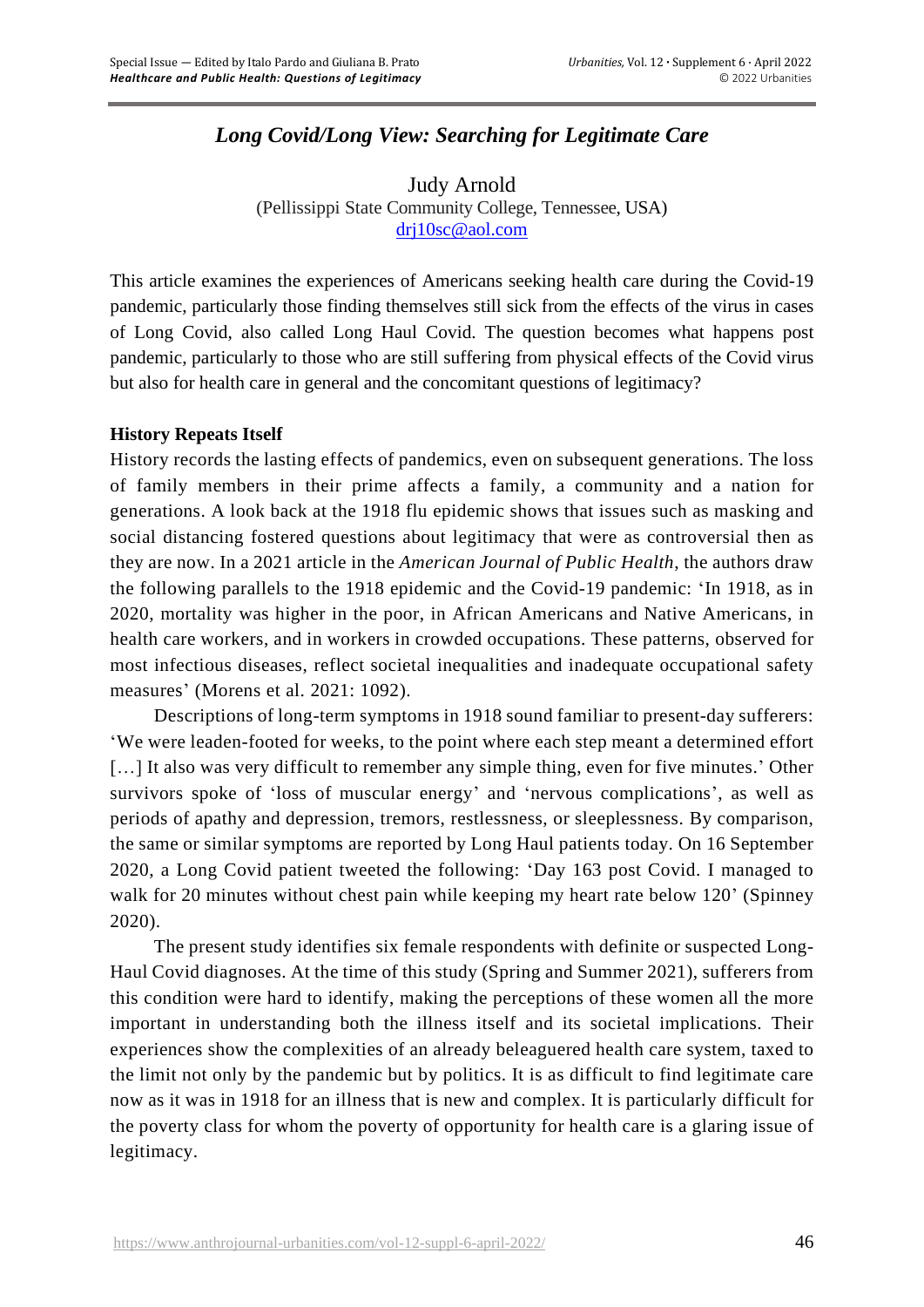## **The Health vs Politics Clash for Legitimacy**

Healthcare and Politics conjoined in the midst of the Covid pandemic. On 6 January 2021, the United States Capital was attacked in a riot by a crowd questioning the legitimacy of the 2020 Presidential election. It was no accident that this riot occurred after a long period of shutdowns and arguments concerning the Covid virus and the legitimacy of governmental response. Raising fundamental issues in the anthropology of legitimacy (Pardo and Prato 2019 and contributions in Pardo and Prato eds 2019), the country is so divided that the citizens cannot agree on the facts. Some even question whether or not the riot was a riot or if the pandemic is really a pandemic.

In the midst of the dual crises, Long Covid sufferers were seeking help for symptoms that no one understood and that many questioned. It was under these circumstances that the subjects of this study were seeking care that went beyond their original illness. It was in this uncertain environment with its accompanying plethora of information and misinformation that these women were often pushed to find their own answers concerning treatment.

### **The American Health Care System**

Pandemics bring out the best of us and the worst of us — or both unity and distrust, as it has been observed during the discussion of the Covid-19 pandemic at the IUS Workshop on *Legitimacy: The Right to Health* (Tuscany, Italy, September 2021). In America, there are those who do not believe that healthcare for all is a right or a governmental responsibility. Moreover, there is a prejudice against people who live in poverty, and the American healthcare system is no friend to the working poor. Poverty in America does not simply refer to money. Poverty is a way of life that denies opportunity, including for medical care, to a class of people who live in the land of the American Dream where all of those who work hard enough are supposed to succeed but do not. The effects of Covid-19 on people of poverty have been out of proportion to the general population, not only in the first wave of the infection but also in the aftermath. In order to understand the lack of opportunity, it is important to examine the health care system itself, the treatment of the poverty class in previous pandemics, and the experiences of patients who are suffering from the residual symptoms of Long Covid and are looking for legitimate treatments.

The American Health Care System is fragmented at best. The system is a patchwork of public and private entities, and it is not universally accessible to its citizens. The majority of Americans who are insured are covered by private insurance plans through their employers. Government funded Medicare and Medicaid provide health care coverage to the elderly population over 65 and the disabled. The government also funds coverage through the military and through Indian Health Services (Tunstall 2015). Coverage for these groups has come from hard fought battles for legislation initiated by those groups, but in America there are always constant battles about who 'deserves' coverage with a particular suspicion that the unemployed do not deserve governmental health care because they are lazy and unemployed and do not want to work.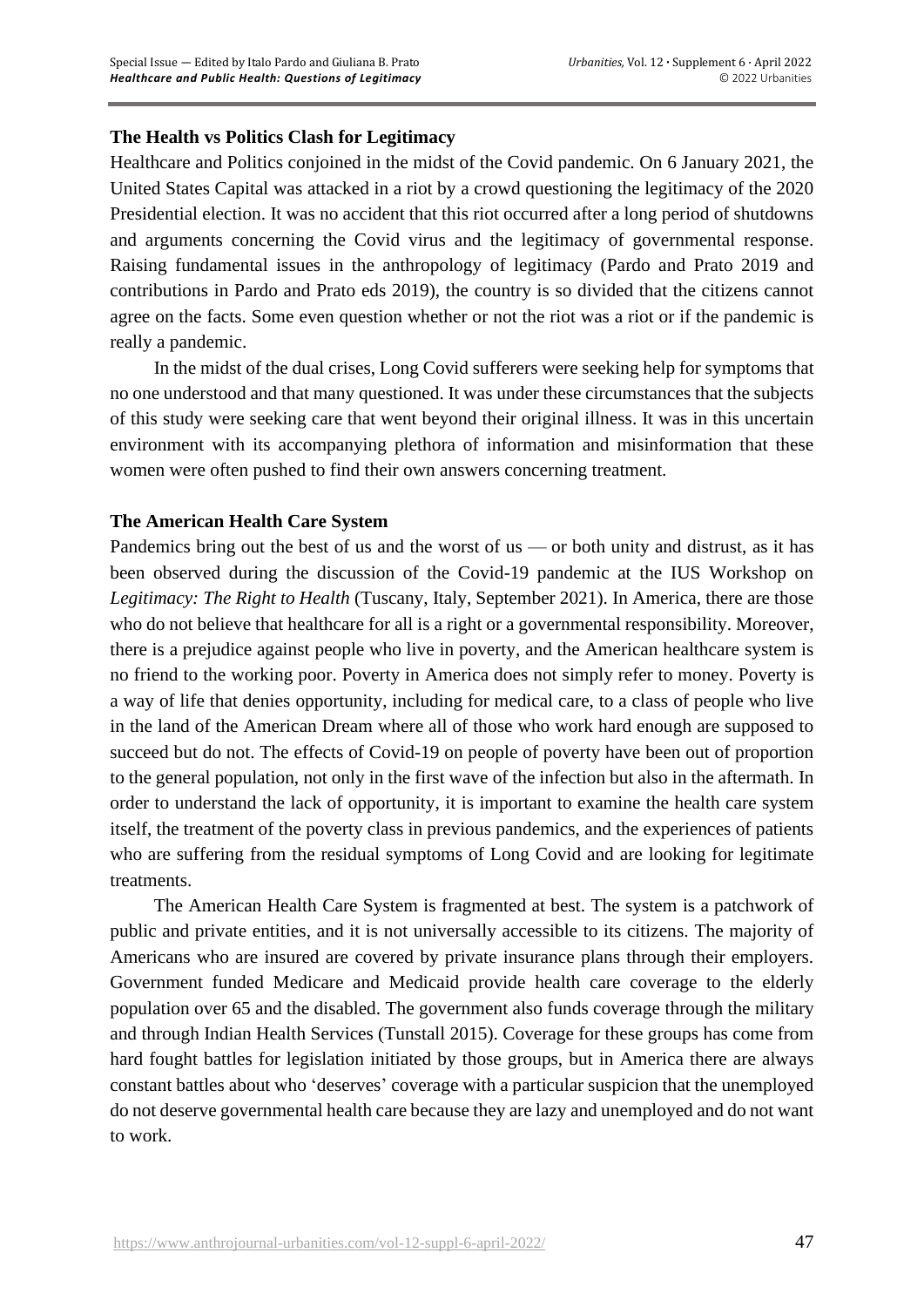A February 2021 Gallup/West Health poll indicated that nearly one in five U.S. adults, which is 18% of the population or 46 million people, would not be able to pay for quality health care if the need arose. That same 18% reported skipping needed health care or cutting back on necessities such as food because of cost in the period that covered roughly the first year of the Covid pandemic. The current measure of healthcare unaffordability is higher among Black adults (29%) and Hispanics (21%) (*Gallup* 2021). It has long been recognized that healthcare is the financial 'back breaker' for the lower economic class in the United States. The poverty of opportunity for health care is a direct result of financial poverty. However, the cost of healthcare in America is so extreme that there are even many instances of middle-class families losing their homes or accruing insurmountable financial debt because of catastrophic health issues.

Healthcare haslong been a political problem in the United States. The issue was addressed by the Clinton administration, but it was not until the Obama administration passed the Affordable Care Act (ACA) that the federal government was able to expand coverage. The ACA provided opportunities for insuring more people, but geography became an issue as some states refused the federal funding for Medicare for political reasons, leaving the citizens of those states still with high prohibitive costs for insurance. The Trump administration tried to kill the Affordable Health Care Act (Obama Care) but was unsuccessful. In June 2021, the United States Supreme Court made its third ruling in favour of keeping the Act intact, signalling the last judicial challenge. The two political parties are left with the task of working through Congress to change the system either by strengthening the act as is or by establishing universal health care. In the meantime, the citizens are so divided on the question of coverage that some of the working poor, for instance, will not support measures that would be beneficial to them because proposed solutions are presented by the 'wrong' party.

The Gallup Poll indicated that over 80% of Americans, regardless of political affiliation, favour setting caps on out-of-pocket costs for both prescription drugs and general health care services for Medicare recipients and for lowering the qualifying age for Medicare from 65 to 60. Medicare for All is still a political football, with 60% of Americans supporting it but with a breakdown of 93% of Democrats in favour with only 19% of Republicans in favour. There is currently a move by the Biden administration to strengthen the Affordable Care Act itself with similar statistics of support between the two political parties: 59% in favour but with a breakdown of 98% support among Democrats to 15% support among Republicans. The majority of independent voters supported both concepts.

The end result of the health care problems in America is that poor Americans who have a catastrophic event such as a heart attack will be treated immediately in the Emergency Room. However, wellness care and long-term care for both minor illnesses and long-term diseases like cancer or diabetes is virtually unavailable for those living in poverty. Elderly people on Social Security, people with disabilities, Native Americans and members of the Military are the only people in America who have access to free health care. Catastrophic illnesses can cause financial ruin for the middle class and certain death for those in poverty.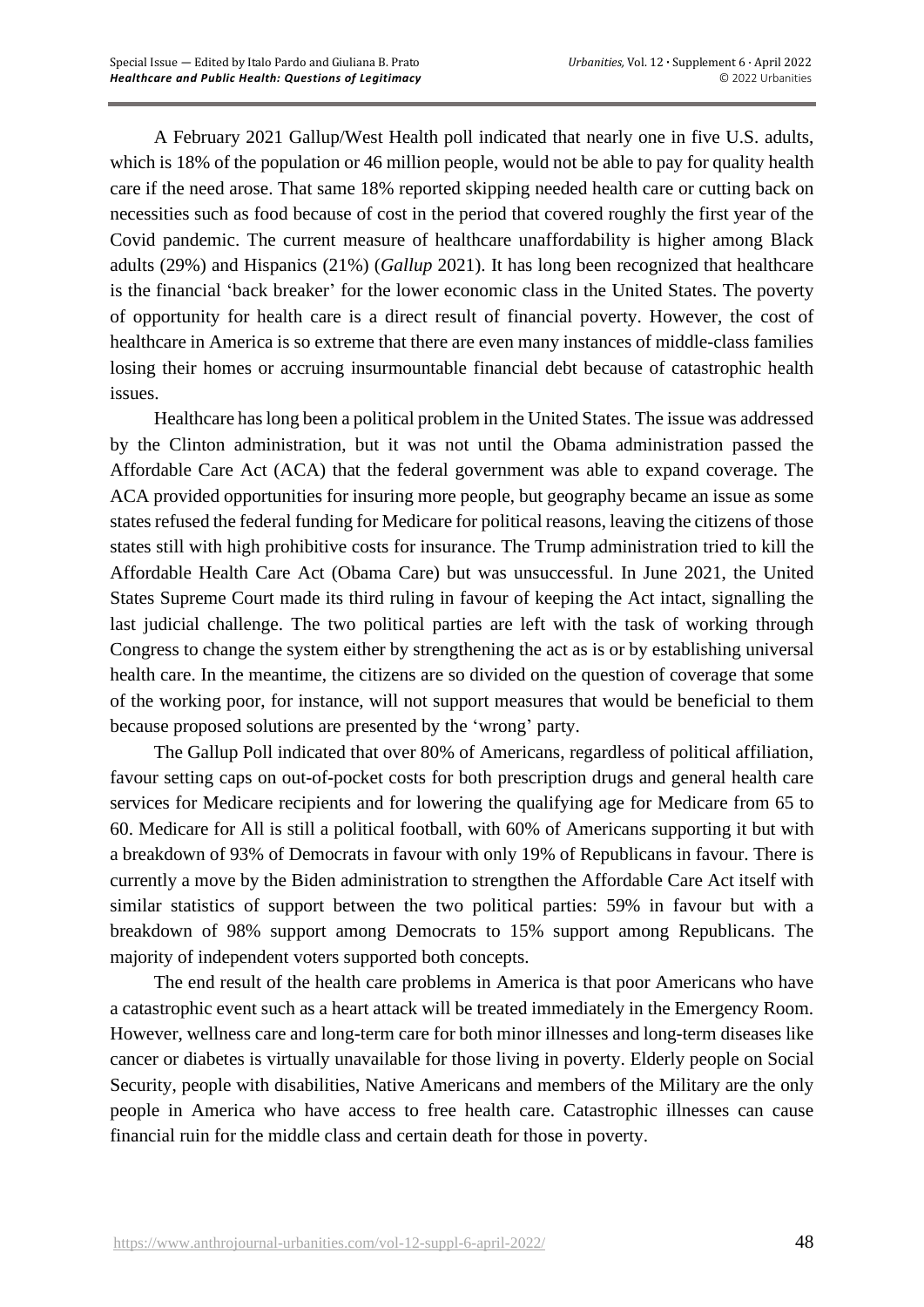### **Covid 19 and Poverty**

What effect did this fragmented system of health care have on Americans living in poverty during the Covid-19 crisis? The existing system was difficult to navigate at best during the pandemic but particularly for those living in poverty who were dealing with insurance issues, transportation issues, lack of health care before the pandemic, job loss and homelessness. There was difficulty in getting tested for a diagnosis. There was difficulty in getting treatment. There was difficulty in getting vaccinated. One study conducted at the University of California showed that during shutdowns, wealthy areas went from being the most mobile before the pandemic to the least mobile, while the poorest areas went from being the least mobile to the most mobile. The reason for this change was because the wealthy could go home to quarantine, but the poor had to continue to work to support themselves and their families. Therefore, the poor workers, who were often categorized as essential workers, basically enabled the wealthy and middle classes to stay home (Weill et al. 2020).

The authors of the California study also noted that there is an intersection of income and unequal access to information, including issues surrounding appropriate measures for avoiding exposure to the virus, such as social distancing. Many poverty class citizens live in conditions where social distancing is impossible. Many do not understand the value of social distancing. Many citizens in general question the legitimacy of the governmental mandates for masking and shutdowns and will listen to the gossip of neighbours rather than the medical community. Poverty of information is a by-product of poverty of opportunity. Citizens who live in pockets of poverty sometimes do not know how or where to get information and often do not trust 'official' information from the government when they are made aware of it. Vaccine reticence is the most recent effect of the poverty of opportunity caused by lack of information or misinformation in a poverty-stricken community. A further intersection where financial poverty affects information and opportunity, is in a prevailing suspicion that Covid is a governmental lie and that vaccines are dangerous experiments. Typically (Pardo and Prato 2019), lack of information or inconsistent information causes questions about legitimacy.

The difficulties brought on by Covid and subsequently Long Haul Covid underscored what was already a poverty of opportunity for the lower classes in America. The Center for Disease Control (CDC) describes the issue this way: 'Every community must prepare for and respond to hazardous events, whether a natural disaster like a tornado or disease outbreak, or a human-made event such as a harmful chemical spill. A number of factors, including poverty, lack of access to transportation, and crowded housing may weaken a community's ability to prevent human suffering and financial loss in a disaster. These factors are known as *social vulnerability*.' (CDC 2021).

### **The Long-Hauler Search for Diagnosis**

One present-day [definition](https://www.bmj.com/content/370/bmj.m3489) of Long Covid is 'not recovering for several weeks or months following the start of symptoms that were suggestive of Covid, whether you were tested or not' (Spinney 2020). Five of the six female respondents with definite or suspected Long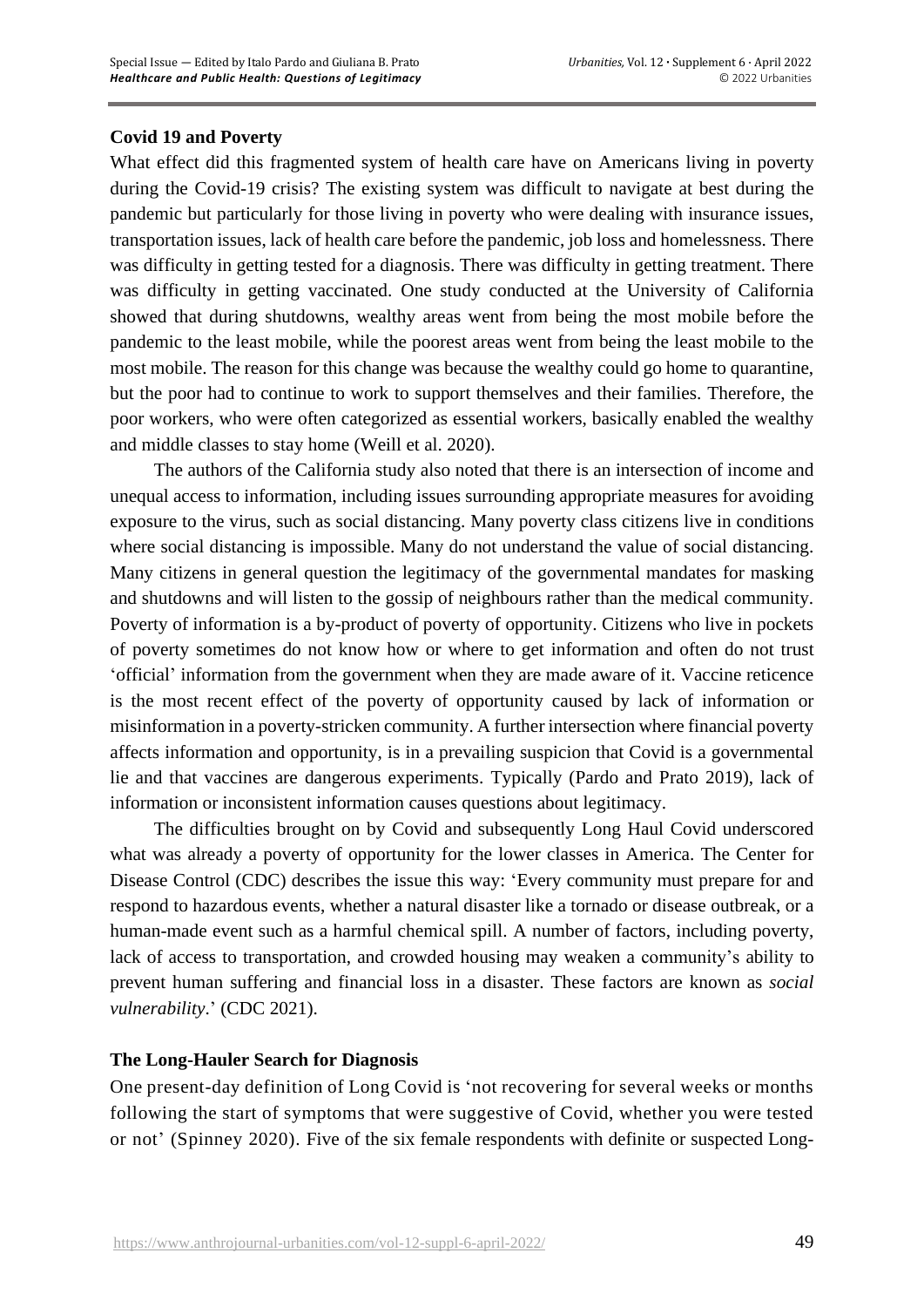Haul Covid diagnoses currently live in the urban area of Knoxville, Tennessee U.S.A. The sixth is a native Knoxvillian currently living in San Francisco, California.

All the interviewees were healthy and active before contracting Covid. Some were athletes. A predominant theme that emerged from all the interviews was loss of activity. The respondents missed their former active lives emphasizing that the primary, perhaps the only universal, symptom of Long Covid is a debilitating loss of energy. Another common theme was shock at getting over Covid only to have it return, usually with worse symptoms than initially; the recurring questions were, 'Why am I still sick? When is this illness going to stop? Why me?' Finally, the most important common theme came with the questions, 'Why can't the doctors tell me what is wrong with me?', 'I will do anything I need to do; just tell me what to do. I don't care how hard I have to work—what do I need to do?', 'If this is a permanent condition, tell me, so I can learn to live with it.' It was not until the Biden administration took office that organized research was sponsored by the government. Most of the work in the field seemed to be by doctors who were suffering from Long Haul Covid themselves. Grassroots groups flourished, particularly on-line, as sufferers banded together to try to learn from each other. It was easier to trust a fellow sufferer than to trust the medical community, which, particularly in the beginning, seemed to be floundering.

The interviewees' responses show great difficulties in dealing with Covid from the beginning of their illness through their current situations with Long Covid. Another universal issue is that Long Covid patients tend to have recovered, seemingly completely, from the original illness, only to have it return with a wide variety of symptoms later. Often, the original illness was comparatively mild. None of the respondents in this study was hospitalized.

### **The Search for Legitimate Care**

Medical practitioners have seemed to be surprised and, at least initially, unable to diagnose or treat Long Covid. Each of the respondents reported difficulty in getting a diagnosis. The earliest Covid-19 case in the group lived in San Francisco. There was difficulty in those early days (March 2020) in getting a Covid-19 diagnosis because it was a new virus and because the city and its medical facilities were shut down. The initial infection lasted approximately two weeks, and after a month, this respondent seemed to be well. However, by November, the Long Covid symptoms hit with a vengeance at a time when nothing was known about this condition. The doctors tried treating the symptoms but had no idea why the symptoms were occurring and were unable to give a reliable diagnosis. Vitamin B12 deficiency was quickly identified for the San Francisco participant and later for two of the other respondents. All three were given high doses of the vitamin. Subsequent tests showed an increase in the vitamin in their systems but negligible improvement of symptoms such as neurological issues and debilitating fatigue.

All of the respondents reported extreme fatigue. The San Francisco respondent had been a long-distance runner but became unable to walk a city block when the symptoms were at their worst. The two oldest respondents were competitive tennis players who found themselves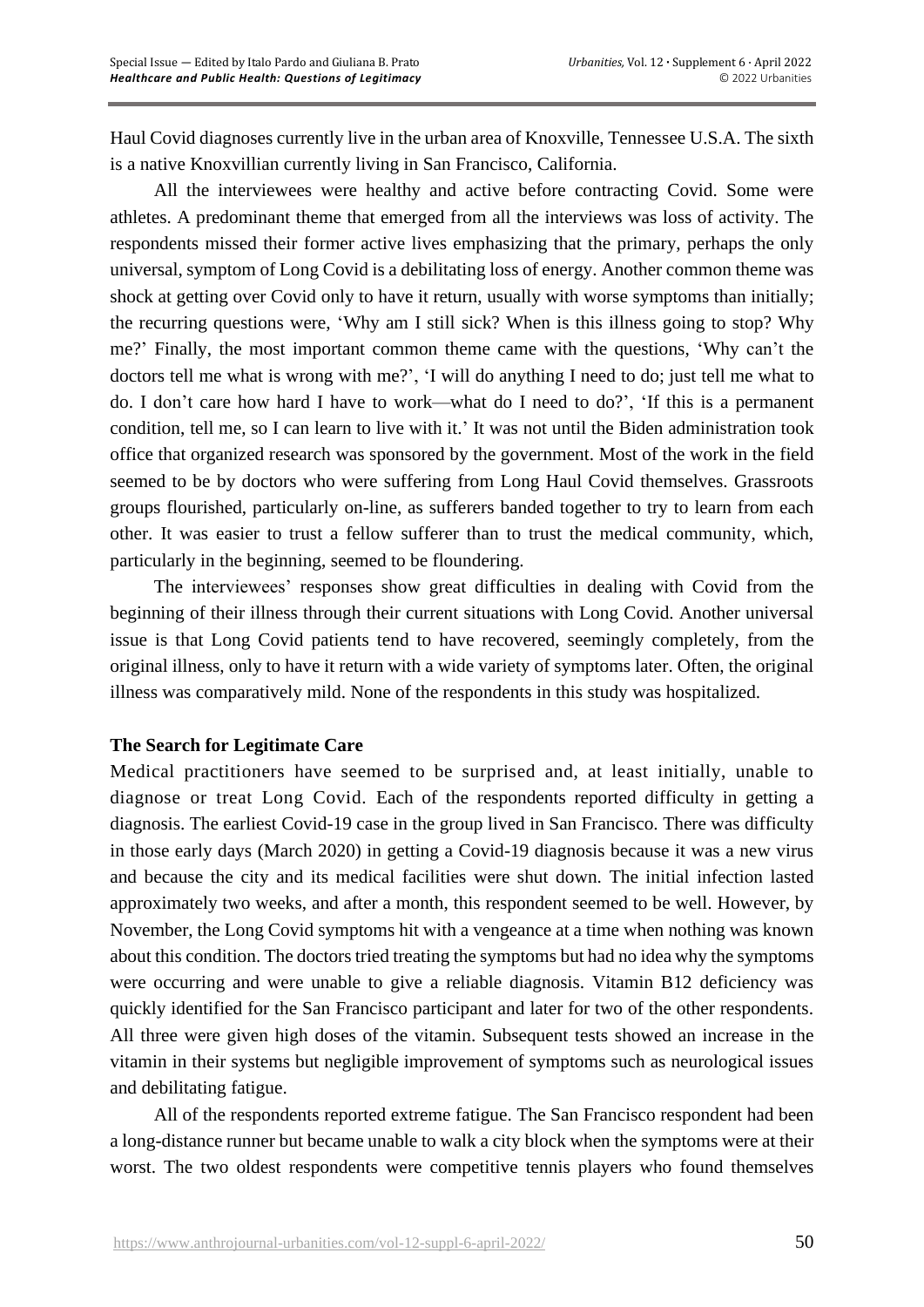unable to play as long or as often or as well as before. One respondent recounted shopping for groceries but immediately returning to her car because of extreme fatigue. All respondents reported that this fatigue has stayed with them, and they worry that it is permanent.

At least four of the respondents reported that they felt that they were not heard by their doctors. They felt that gender was an issue as two of the respondents reported that they were treated 'like little girls' while another said that she was treated like a hysterical woman. The San Francisco respondent broke down in tears, and the doctor's response was, 'What are you afraid of? That you are not going to be able to walk?' Actually, that was her fear.

The symptoms among the respondents varied. Only one reported that both she and her husband lost their senses of smell and taste. Two of the respondents reported 'heavy legs' and neurological symptoms in both their hands and legs. One respondent could only sleep in a recliner and found that she could not have anything touching her skin because of the pain. Three of the respondents reported 'brain fog' and an inability to complete the simplest of tasks. All the respondents complained about the debilitating fatigue that kept them from their usual activities.

### **Economics and the Search for Legitimate Treatment**

Economic circumstances were woven into the ultimate treatments for these respondents. The wealthiest of the six is being treated by a homeopath, an osteopath, a physical therapist, a chiropractor, a psychologist and a general practitioner, with additional advice from doctors in the family. Much of this care, particularly homeopathy, would be economically out of reach for those living in poverty. The poorest of the six were trying to return to work while fighting the symptoms and doing their own research. The disparity in treatment was clear. The wealthiest respondent was put on disability by her doctors and received disability payments from the government. She was given these payments for over a year. The poorest of the group fought the symptoms trying to return to work. One was a pre-school teacher who was taking as many vitamins as she could find while trying to return to work, regardless of the fatigue and brain fog that she was suffering. One, who was suffering some of the worst symptoms, was trying to go to college while still maintaining a large household. She spent a great deal of time in a recliner, the only place she could stand to be, crying and feeling guilty because she could not take care of her family. Depression was an integral part of this and other participants' day to day life.

### **Conclusion**

One hundred years later, there are still anecdotal family histories chronicling the loss of family members to the Spanish flu either from the flu itself, the long-term effects of the flu which included either permanent physical damage or even suicide. One hundred years later, there is still a world-wide poverty of opportunity for the poor in relation to basic health care much less care for residual effects like those suffered by those with Long Covid. Studies by Channa in India (2022) and Kayaalp Jurich in Turkey (2022) show the universal quest for legitimate care and the argument for the right to become healthy even for those living in poverty. However,